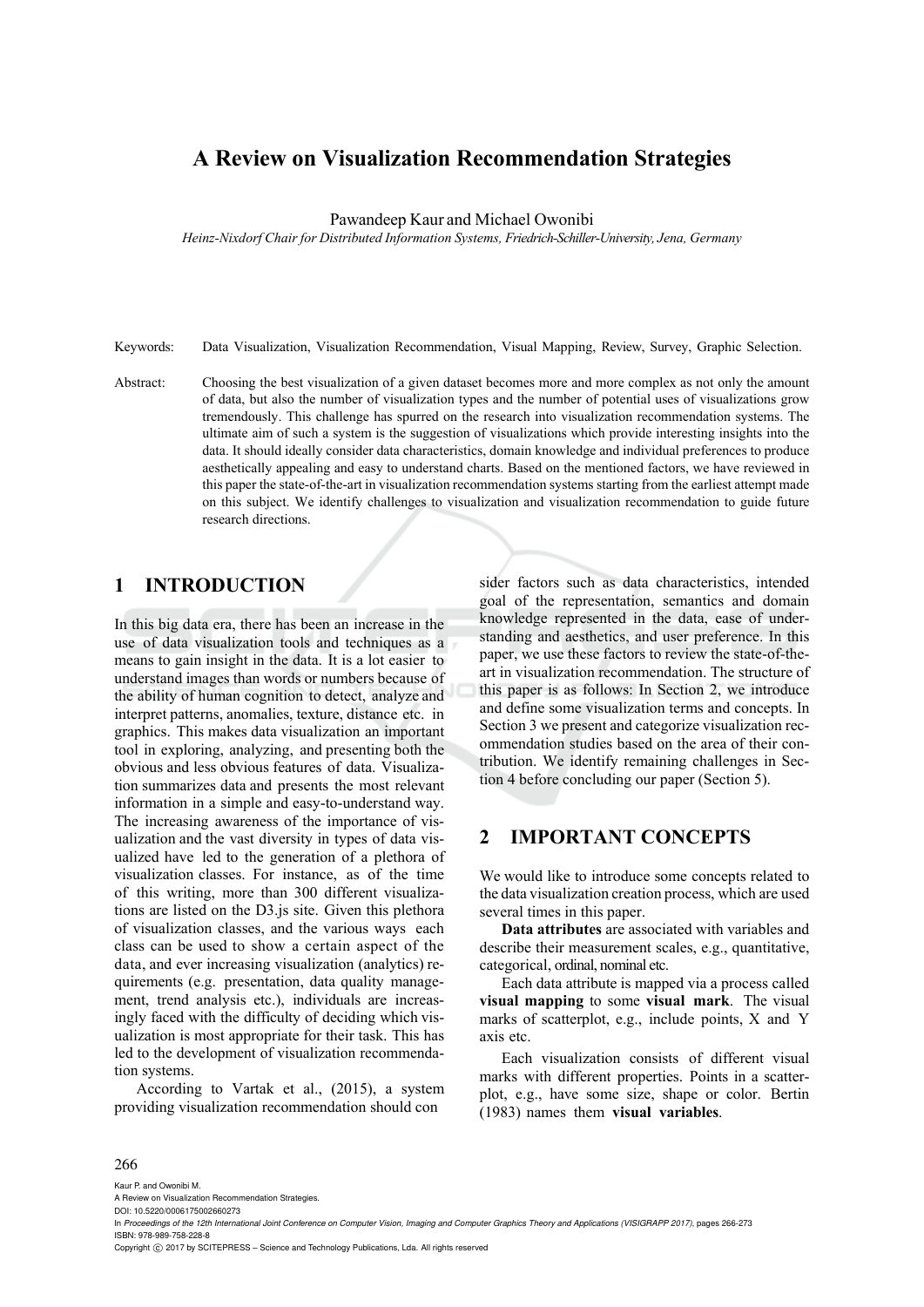Visualizations can be classified by their **representational goals or tasks**. Scatterplots, e.g., are relevant for representing 'correlation' and 'distribution'.

These goals can be achieved by **low-level tasks**. Consider, e.g., a bar chart. To achieve the goal "Comparison, one needs to identify the sizes of at least two bars. Here, "identify" is a low-level task and "size" is a visual variable.

# **3 VISUALIZATION RECOMMENDATION STRATEGIES**

Based on the most distinguishing of the factors identified by Vartak et al. (2015), we classify approaches to visualization recommendation into four distinct categories. These categories are defined according to the main contribution of their research in providing techniques, guidelines or directions that assist in recommending visualization.

- 1. Data Characteristics Oriented: Studies which fall in this category recommend visualizations based on data characteristics.
- 2. Task Oriented: Studies that fall under this category use the representational goals along with the data characteristics to recommend visualizations.
- 3. Domain Knowledge Oriented: Studies which fall under this category improve the visualization recommendation process with domain knowledge.
- 4. User Preferences Oriented: Studies which fall under this category gather the information about the user presentation goals and preferences explicitly through user interaction with the visualization system.

### **3.1 Data Characteristics Oriented**

Visualization recommendation research studies in this category have tried to improve the understanding of the data, of different relationships that exist within the data and of procedures to represent them. The choice of variables to represent different aspects of the same information can greatly influence the perception and understanding of the presented information. Therefore, the research under this category focuses on: the definition of new data dimensions or attributes, the formalization of the process of visual mapping from data attributes to visual marks, and the introduction of new techniques for visual mapping.

The earliest known study that proposes an automation of graphical designs was that of Gnanamgari's

Bharat in 1981. As cited by Bouali et al. (2015), Bharat proposed some rules for determining which type of visualization is appropriate for certain data attributes. However, their work is based on the limited set of visualizations available in 1981.

Mackinlay's APT system (Mackinlay, 1986) proposes to formalize and codify the graphical design specification to automate the graphics generation process. This is based on composition algebra, which consists of basis set and composition operators. Before applying this algebra, data attributes need to be encoded with the respective visual mark which should be consistent with the rules presented in Table 1.

Table 1: Data attributes to visual marks mapping (Mackinlay, 1986).

|             | Nominal | Ordinal | Quantitative |
|-------------|---------|---------|--------------|
| Size        |         |         |              |
| Saturation  |         |         |              |
| Texture     |         |         |              |
| Color       |         |         |              |
| Orientation |         |         |              |
| Shape       |         |         |              |

In Composition Algebra, the basis set encodes data attributes to visual variables (as in Table 1). Compositional operators generate different presentations by composing different basis sets from different data attributes. They compose visualizations by merging parts which encode the same information. For example, two single axis plots with the dot visual mark can be composed to a 2D scatterplot.

Later, the specifications based on Mackinlay's heuristics were used to develop a research system called Polaris (Stolte et al., 2002). These specifications were then revised into a formal declarative visual language known as VizQL (Hanrahan, 2006). The visualization software Tableau's (https://public.tableau.com/s/) "Show Me" module (Mackinlay et al., 2007) uses VizQL specifications to automatically recommend visualizations. When the user selects the data attributes of his interest, Show Me uses Tableau's Visual Mapping rules (Table 2) to define the visualization types.

In order to enhance the understandability of the data and the process of visual encoding, Roth and Mattis (1990) argued that more structural and semantic information about the data which is relevant to the presentation design should be provided. Therefore, they proposed a richer set of data characterizations, divided into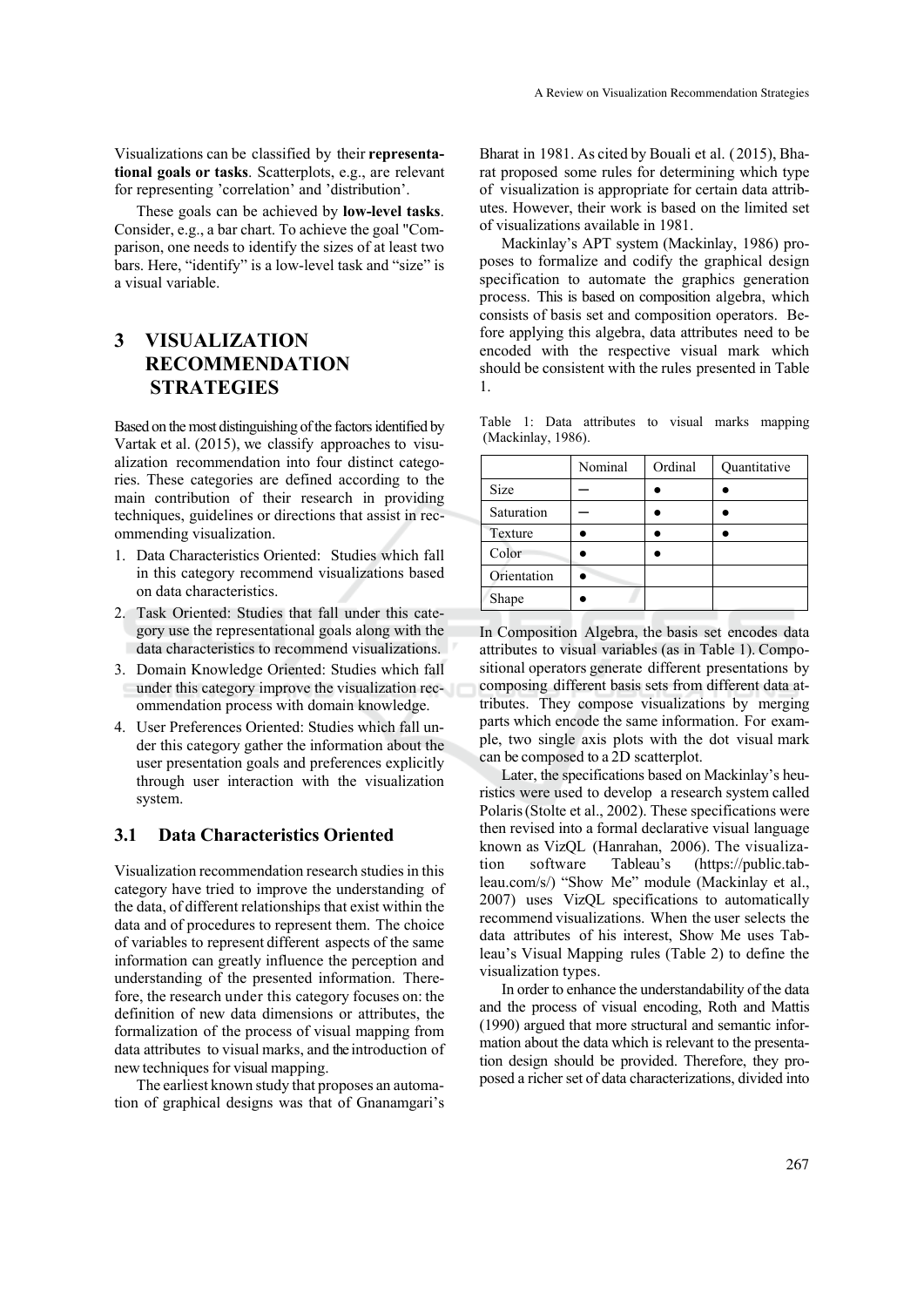different data domains, to be used by humans or machines for designing visualizations. It includes original data measurement scales as by (Mackinlay, 1986), along with new data descriptors: Spatial (coordinates, name of the city, etc.), Amount (count and discrete data), Range (duration). They have identified and grouped the data domains into *coverage*, *cardinality* and *uniqueness*. Coverage conveys whether every element of a set can be mapped to at least one element of another set. Cardinality expresses the dependency and 'within' relationship between two or more attributes of the same dataset: one to one, one to many, many to many. Uniqueness refers to the uniqueness of values within a set or data column. Their proposed characteristics are used in SAGE, which is a System for Automatic and Graphical Explanation.

Table 2: Tableau Visual Mapping Rule (Mackinlay et al. 2007).

| Pane Type | Pane Type | Mark Type | View Type    |
|-----------|-----------|-----------|--------------|
| Field 1   | Field 2   |           |              |
| C         | C         | Text      | Cross-tab    |
| Qd        | C         | Bar       | Bar view     |
| bÇ        | Cdate     | Line      | Line view    |
| Qd        | Qd        | Shape     | Scatterplot  |
| Oi        | C         | Gantt     | Gantt view   |
| Qi        | Qd        | Line      | Line view    |
| Эi        | Эi        | Shape     | Scatter plot |

Unlike previous work where researchers seek knowledge from within the relationship between the variables of the dataset. Shneiderman's theory (Shneiderman, 1996) has emphasized considering the dataset as a whole collection and understanding the overall relationship between a single collection (like hierarchical data) or within different data collections. He has categorized the data into seven dimensions: 1-dimensional, 2-dimensional, 3-dimensional, multi-dimensional, temporal, tree and network data. This proposal serves as the basis of the implementation of the TIBCO Spotfire (Shneiderman, 1999).

In the previously mentioned studies and tools, visualizations were generated offline by specialists. 'Many Eyes' changes this trend and provides a first known public web site where users may upload data and create interactive visualizations collaboratively (Viegas et al., 2007). In Many Eyes, a visualization is created by matching a dataset with a visualization component (or visualization techniques). The list of visualization components is provided in Figure 1.

| <b>Technique</b>                              | Data schema                                      |
|-----------------------------------------------|--------------------------------------------------|
| <b>Bubblechart</b><br>Histogram<br>Pie Chart  |                                                  |
| <b>Maps</b><br><b>Tag Cloud</b>               | {Labels / item names : T. Values : N}            |
| <b>Bar</b> chart<br>Line graph<br>Stack graph | $\{Axis \, labels : T, Values : N^+\}$           |
| <b>Network</b><br>diagram                     | $\{From: T, To: T\}$                             |
| <b>Scatterplot</b>                            | {Xaxis : N, Yaxis : N, Label: T, [Dotsize : N] } |
| Stack graph/<br>categories                    | {Hierarchy : T+, Values : N+}                    |
| Treemaps                                      | {Hierarchy: T+, Size: N, Color: N}               |
| <b>Tag Cloud</b>                              | {U}                                              |

Figure 1: Many Eyes Visual Mapping Scheme (Viegas et al., 2007).

Visualization components are separated by horizontal lines. Each component consists of some visualizations which share a common data schema. When the user selects some data columns, they are mapped with the data schema which is associated to some data visualization. A data schema is a set of named, typed slots. For example: 'T' in the above table is single column textual data and 'T+' means that the dataset has more than one textual data column. Thus, a treemap (as in Figure 1) can be expressed as an ordered set of textual columns, where each row in the set describes the path from the top of the hierarchy to the leaf item. The dataset and produced visualization then can be shared with other users for comments, feedback and future improvement, thus providing a collaborative workbench for visualization creation.

The popularity of Many Eyes has proved the usability and ease of access of deploying visualization software as a web application. Along with that, the dashboard environment provided by Tableau also became a standard for visualization creation interfaces. Voyager (Wongsuphasawat et al., 2016) is a recent visualization recommendation web application based on the dashboard type environment. Voyager uses the Compass Recommendation Engine, which suggests visualizations based on the statistical properties of the data. The suggestions are produced in the form of Vega-lite specifications (Satyanarayan et al., 2017). A Vega-lite specification is a JSON object (see Figure 2) that describes a single data source, a mark type, visual encodings of data variables, key-value, and data transformations including filters and aggregate functions. The Compass Recommendation Engine first suggests a list of visualizations based on the univariate summary of each variable in the dataset. Then the user can exclude or include variables from the list to focus on a particular variable set of interest.

Similar to the study by (Wongsuphasawat et al., 2016), recent studies have tried to exploit the statistcal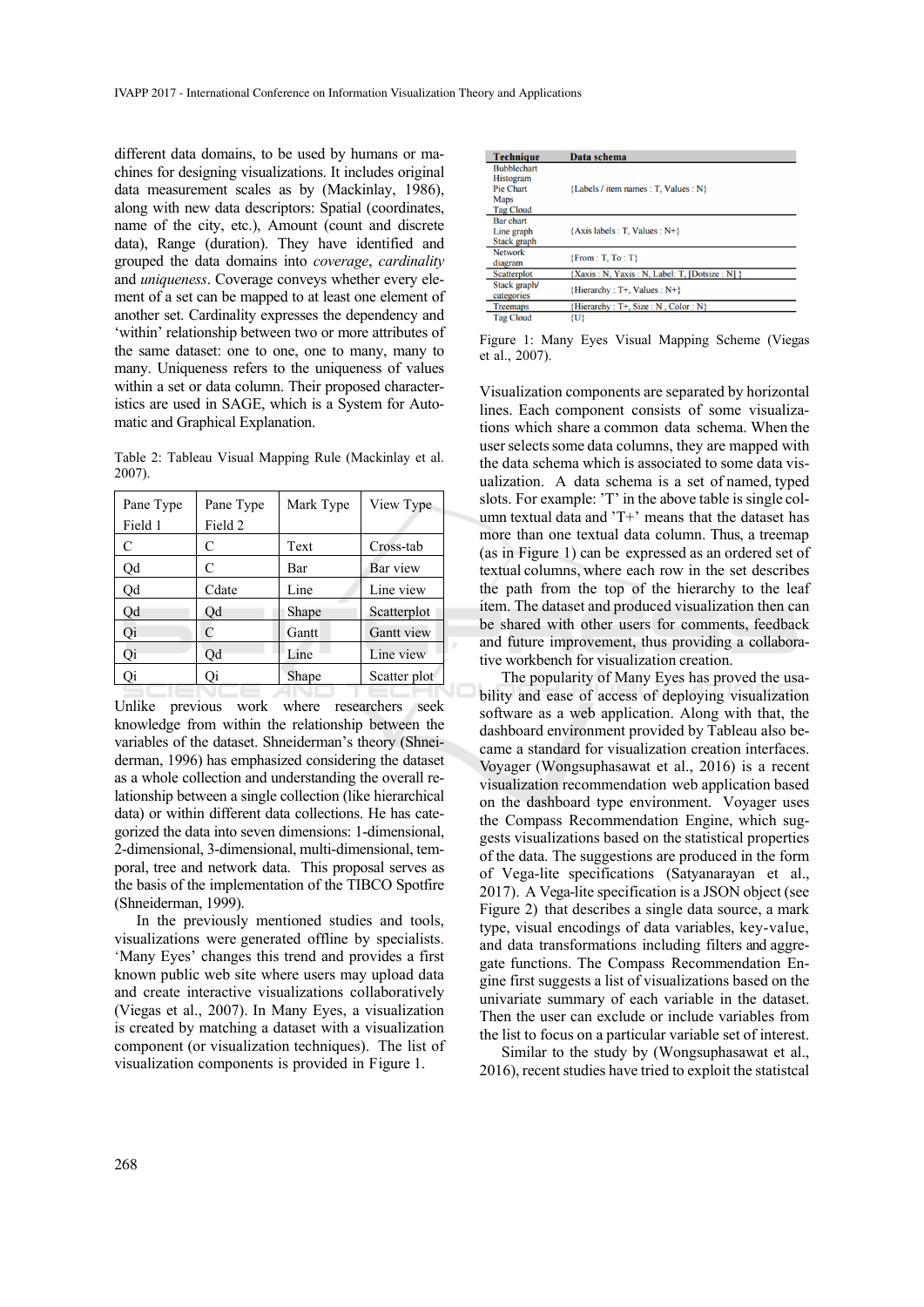```
"data": {"url": "data/cars.json"},<br>"marktype": "point",<br>"encoding": {
   "x": {<br>"x": {<br>"name": "Miles_per_Gallon",<br>"type": "Q",
      "type": "Q",<br>"summarize": "mean'
   },<br>"y": {<br>"name": "Horsepower",
      name": "norsepower"<br>"type": "Q",<br>"summarize": "mean"
},<br>"row": {<br>"name": "Origin",<br>"type": "N",<br>"sort": [{"name":
      "sort": [{"name": "Horsepower",<br>"sort": [{"name": "Horsepower",<br>"summarize": "mean", "reverse": true}]
   ,<br>"color": {"name": "Cylinders","type": "N"}
```
Figure 2: Vega-lite JSON Object (Wongsuphasawat et al., 2016).

characteristics of data as an assistance to visualization recommendation. VizDeck (Key et al., 2012) is another such initiative. It automatically recommends ranked and coordinated visualizations (vizlets) based on the statistical properties of the data. They adopts a card game metaphor to organ-ize multiple visualizations into interactive visual dashboard applications. When user selects the data the system initially presents the small multiple views of the XY Charts (scatterplot or line chart based on the data attributes). Users interacts with these vizlets while keeping the good one and discarding the unwanted vizlets. User interaction makes a system to learn that which vizlets are more likely to be effective for a dataset with particular features. The learned information enhances the system's ability to recommend more suitable visualizations when provided with similar data in the future.

Vartak et al., (2015) uses statistical methods of probability distribution, distance matrices and deviations to suggest different views of bar chart and line chart. Their prototype SEEDB computes a deviation of the subset of the data in comparison to the whole dataset. It then recommends those visualizations for which the underlying data (subset of data) has a high deviation from the current and normal trends reflected in the whole dataset. They argue that users find visualizations with high deviations more interesting and expressive.

As summarized in Table 3, the contributions provided by the studies in this section can be classified into four broad areas on the basis of their contribution towards better visualization recommendation:

- Data properties definition: by providing richer sets of data dimensions and characterization
- Rule definition: by providing rules, specifications and schemas to manipulate the data and perform visual mapping
- Language formalization: by defining the specification in system understandable language to automate the process of visual mapping
- Statistics based: by using statistical and exploratory data analytics procedures to recommend visualization

| <b>Categories</b>         | <b>Studies</b>                                                                                       |  |
|---------------------------|------------------------------------------------------------------------------------------------------|--|
| Data Properties           | SAGE (Roth and Mattis, 1990).<br>TIBCO Spotfire (Shneiderman,<br>1996)                               |  |
| <b>Rule Definition</b>    | APT (Mackinlay, 1986),<br>Many Eyes (Viegas et al., 2007)                                            |  |
| Language<br>Formalization | VizQL (Hanrahan, 2006)<br>Vega-Lite (Satyanarayan et al.,<br>2017)                                   |  |
| <b>Statistics</b>         | Voyager (Wongsuphasawat et al.,<br>2016), VizDeck (Key et al., 2012),<br>SeeDB (Vartak et al., 2015) |  |

Table 3: Classification Table.

### **3.2 Task Oriented**

Visualization recommendation research studies in this category have designed different techniques to infer the representational goal or user's intentions behind visualizing the data. Differences in goals can greatly alter the effectiveness of graphical designs.

Roth and Mattis (1990) were the first to contribute to the idea of instigating the user's information seeking goal in the visualization design. In their study they identified different domain-independent information seeking goals, e.g. comparison, distribution, correlation etc.

Based on some sets of representational goals, a classification scheme for visualization recommendation was proposed by Wehrend and Lewis (1990) in the form of a 2D matrix of "objects" vs "operations". In this matrix, "objects" are data attributes, "operations" are representation goal and cells contain visualization techniques.

According to Kerpedjiev et. al. (1997), visualization recommendation can be further enhanced by the use of domain level tasks. Hence, they proposed a model (Figure 3) to hierarchically decompose domain-specific user's goals (for the "transportation scheduling" domain) into common domain independent goals or representation goals which are further associated with some graphical actions or operations. For example, in Figure 3, domain-specific goals like "know-shortfalls" (which means to know the daily shortfalls in the goods transported) was decomposed to tasks which include "know-difference". In turn, "know-difference" is associated with "differentiate"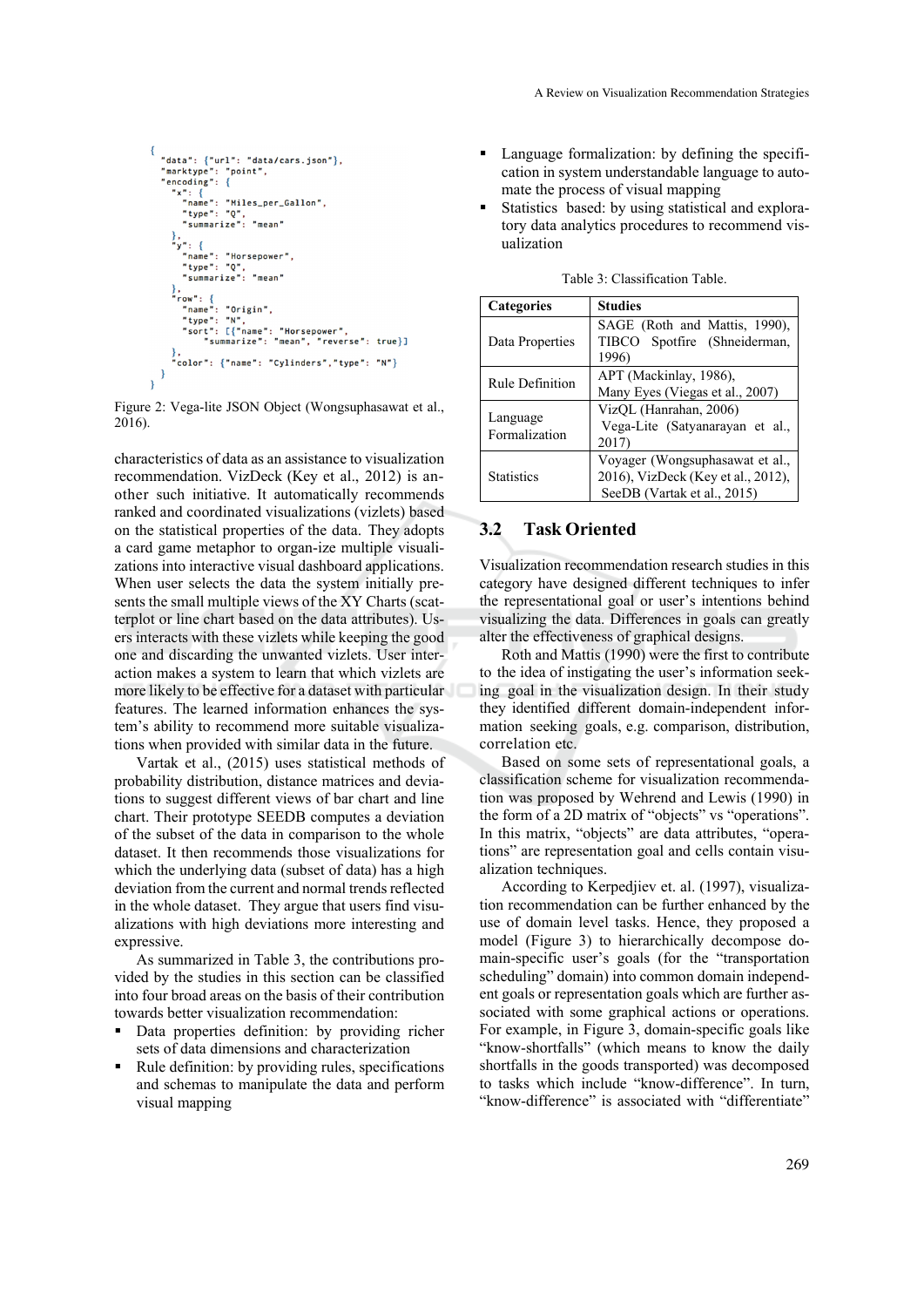which is a high level domain independent task or goal which acts on data. Actions associated with "differentiate" include "enable-lookup" on value of individual days and "enable-comparison" on those values. This approach was applied in the development of AutoBrief (Kerpedjiev et. al. 1997) which is a multimedia presentation system that assists in data analysis.



Figure 3: Goals and Actions (Kerpedjiev et al., 1997).

In all the previous studies, the user task list was manually created. By introducing advanced linguistic techniques in the visualization creation process, researchers seek an opportunity to automate the derivation of the user task from a natural language query. One such study (Zhou and Feiner, 1998) introduced visual task taxonomy to automate the process of gaining a high level of presentation intents from the text. This taxonomy interfaces between high level tasks (presentation intent) that can be accomplished by low level visualization techniques (visual action). For example, the visual task *Focus<?x>* implies that visual techniques such as *Enlarge<?x>* or Highlight*<?x>* could be used to focus attention on *?x*. Their taxonomy and techniques are implemented in IMPROVISE (Illustrative Metaphor Production in Reactive Objectoriented Visual Environments)

#### **3.3 Domain Knowledge Oriented**

In the visualization development process, it is important to first characterize the task and data in the vocabulary of the problem domain, so that a visualization can fulfill the requirements of users in any particular target domain (Munzner, 2009). The objectives of domain knowledge oriented approaches include sharing such knowledge among different designers and end users, and reducing the burden upon users to acquire knowledge about complex visualization techniques. Such approaches are not core techniques to produce visualization, but they provide assistance to other techniques for improving the performance while recommending visualizations. The studies falling into this category deal with gaining the domain knowledge from existing knowledge sources or creating a new one which further assists

in the visualization recommendation process.

The earliest known domain knowledge oriented visualization recommendation study is RAVE (Klumpar et al., 1994). RAVE has been used for the visualization of in-situ measurement data captured by the NASA spacecraft. The user needs to select either a visualization type or a representational goal from a provided list. On user selection, RAVE triggers the visualization technique associated with the entries in a list and provides the resultant graphics. RAVE's knowledge-base contains: (1) a set of visualization objects that corresponds the technique that can create a specific visualization, (2) a set of rules that corresponds to the selection of one particular visualization technique, (3) the high level task that visualization can perform like correlation for scatterplot, (4) the refinements that a visualization can accept and (5) the domain(s) in which it can be used. For example, the visualization object that corresponds to the 2D scatterplot can satisfy the rule "attribute x is related to attribute y", can accept zooming and color as refinements, and can be applied in any domain where numeric-valued attributes are compared.

To include semantic abilities in the process of recommendations, Gilson et al., ( 2008) propose a pragmatic approach for automatic generation of visualizations from domain-specific data available on the web in the form of ontologies. They have described a pipeline that combines ontology mapping from three different ontologies. In this approach, a web page is first mapped to a "domain ontology", which stores the semantics of the specific subject domain. The "domain ontology" is then mapped to one or more "visual representation ontologies", each of which captures the semantics of a visualization style (e.g., treemaps). A " Semantic bridging ontology" bridges the information from the two ontologies and holds key knowledge about the relationships between data entities of the source, the subject domain and the visual artifacts of the target visualizations. They have implemented the visualization pipeline in a prototype, SemViz which functions end-to-end from source web page to target visualization.

Building upon somewhat similar grounds, Voigt et al., (2012) propose a novel approach for knowledge-assisted, context-aware visualization recommendation for semantic web data. VISO is a modular visualization ontology composed of seven different modules that provides a vocabulary to annotate both data sources and visualization components. GRAPHIC module formalizes knowledge in the domain of visualization. DATA module characterizes the data variables and structure. ACTIVITY module is concerned with the human aspects of visualization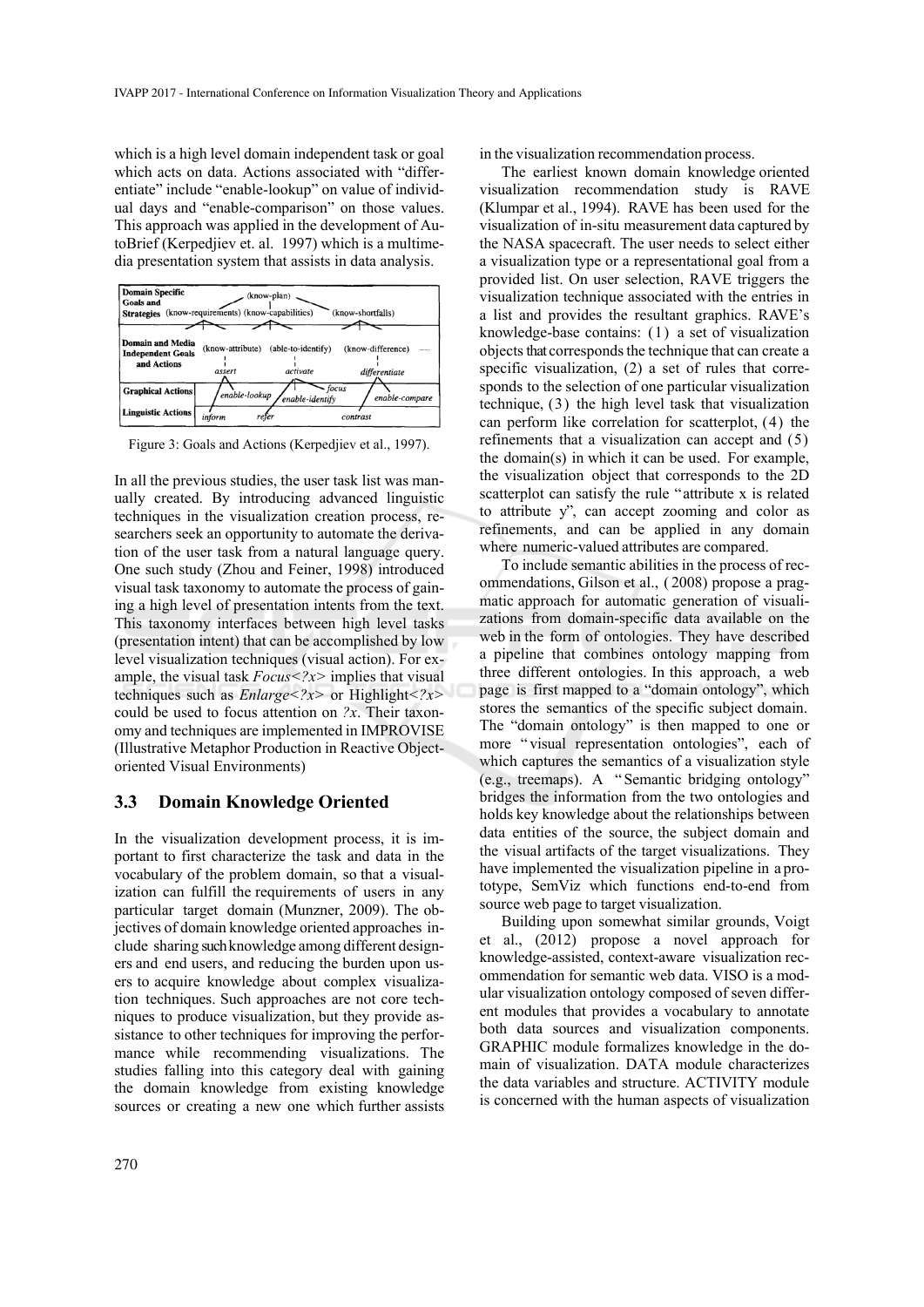i.e. tasks, actions and operations. SYSTEM, USER and DOMAIN module describes the data and visualization context and the domain information. Based on the shared knowledge from the different modules, a recommendation algorithm covers both discovery and context-aware ranking of suitable graphic representations.

## **3.4 User Preferences Oriented**

Here, those visualization recommendation strategies are grouped which gather users' intentions explicitly from their behavior and interactional records while they communicate with the visualization system. They are also known as behavior driven studies. Some studies also use probabilistic and machine learning techniques to predict the patterns of user choice from these interactional records.

The first known behavior driven study is from Gotz and Wen (2009). BDVR (Behaviour Driven Visualization Recommendation) consists of two distinct phases: Pattern Detection and Visualization Recommendation. In the first phase, user behavior while interacting with the visualization system is analyzed to find meaningful interaction patterns. These patterns are, e.g., scan, flip, swap and drill-down. In the second phase, a recommendation engine infers a user's intent from these detected patterns. In case of "scan pattern", e.g., the user interactively 'inspects' values over a series of data. Then he 'compares' those series within themselves or over time. From these intents, visual tasks are inferred which later suggest an alternative visualization to the user which suits more accurately than their current visualization selection.

A similar study conducted by Steichen et al., (2013), has provided results on accumulating information from user eye gaze patterns. They recorded the interaction of the user with a given visualization to predict the users' visual tasks, as well as user cognitive abilities, including perceptual speed (a measure of speed when performing simple tasks), verbal working memory (a measure of storage and manipulation capacity of verbal information), and visual working memory (a measure of storage and manipulation capacity of visual and spatial information). They have shown that such characteristics have a significant effect on task efficiency, user preference and ease of use with visualization systems. These findings are presented in view of designing visualization systems that can adapt to each individual user in real-time.

Growing towards the recommendation of more user-centric and user adaptive visualization, many systems have applied machine and probabilistic learning approaches from the user interactions while

browsing through the recommended visualization as in the case of VizDeck (Key et al., 2012) as discussed in section 3.1. A study from Mutlu et al. (2016) used techniques like collaborative and content based filtering to suggest charts by deriving similarity matrix according to the information needs of the user and chart characteristics. First they have designed a crowdsource study to obtain personalized scores and tags on each visualization. Then a multi-dimensional scale is used to estimate aspects of quality of charts for collaborative filtering and a tag vector is used to recommend potentially interesting chart based on content.

# **4 CHALLENGES AND RESEARCH DIRECTION**

The ultimate aim of all visualization recommendation systems is the suggestion of visualizations which automatically provide interesting insights in data. Over the years, researchers have continually expanded the set of requirements addressed by their systems to develop more aesthetically appealing and user adaptive visualizations. One such requirement is to apply an appropriate technique to score and rank the suggested visualization according to the data domain and the user preference. Along with this requirement Vartak et al. (2015) opined to include factors such as relevance, surprise, non-obviousness, diversity, etc. in the visualization recommendation process.

The challenges of other visualization domains such as information visualization, scientific visualization etc. also affect the visualization recommendation process. As investigated by Chen (2005) some of these include usability of a recommendation, scalability, visual thinking and analytics, etc.

Looking at the trends in the visualization studies, we can see that researchers have acknowledged the need of more user and domain centric visualization by providing domain specific knowledge based approaches. However, at the same time the research in generic recommender systems (e.g. data characterstics and statistics oriented) is rapidly developing. As a result, there is also a challenge of keeping pace with this in the visualization recommender systems community. Overall, there is the question of which concepts in these generic recommender systems can be re-used and how can they be effectively implemented in visualization recommendation.

Moreover, there is an ongoing investigation into use of formal languages, standards or ontologies to describe the structure, and specifications of classes of visualization, and the different tasks that can be asso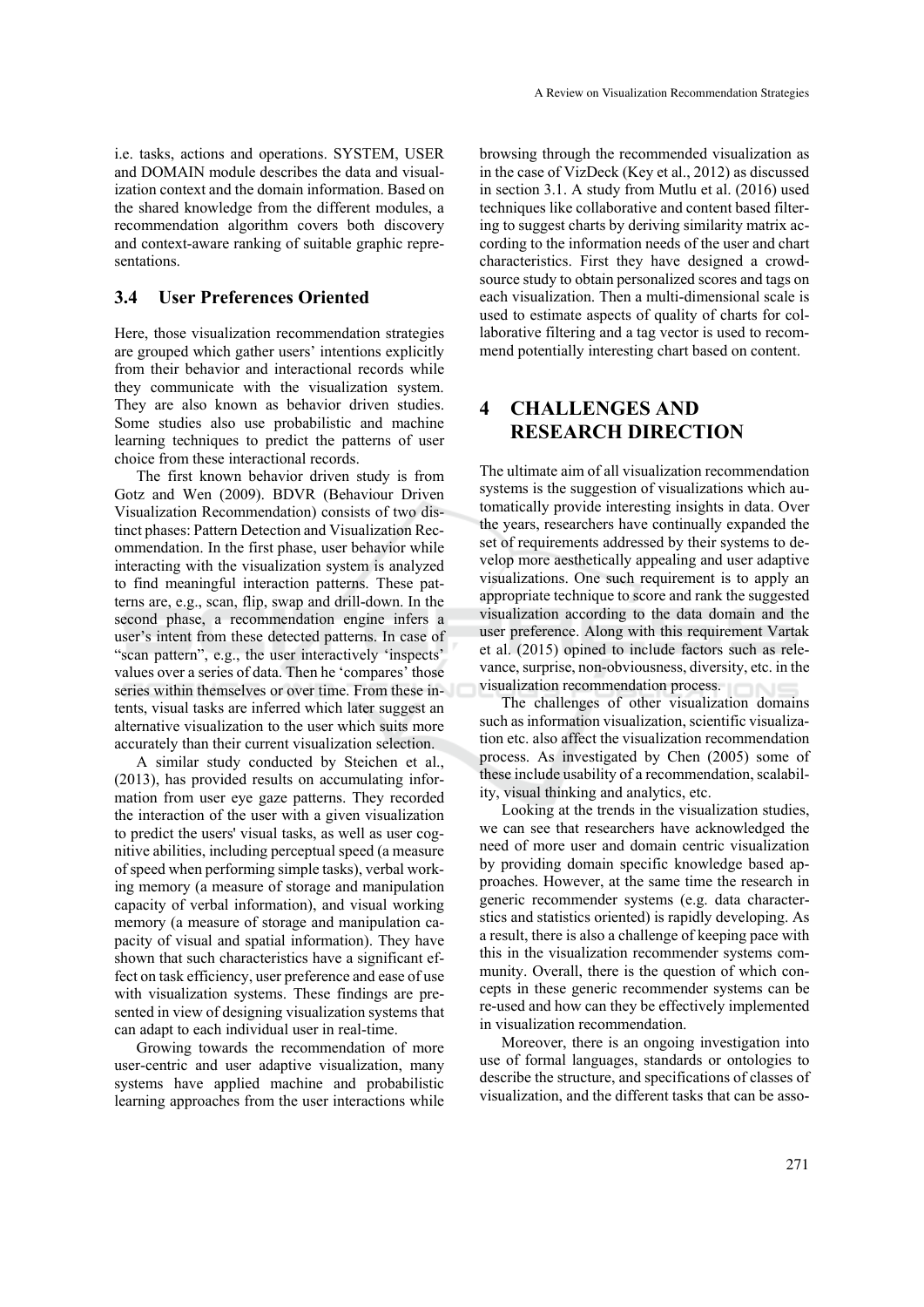ciated with the classes.

Another challenge is the efficiency of visualization recommendation given the growing space of combinational possibilities of ever increasing data sizes (rows and column), classes of visualization, and intended tasks. In addition, there is also the challenge of effectively incorporating human computer interactions into visualization systems.

Furthermore, some other research studies are investigating the use of visualization recommendation in data-driven science, and visual analytics. The list of research directions/challenges are not exhaustive, but they are interesting examples of the current and future research activities.

### **5 CONCLUSIONS**

Visualization is becoming an increasingly more important tool for getting insights into the ever bigger and more complex data being generated in this era. As a result, different kinds of visualizations with different characteristics are constantly being developed. Consequently, deciding which visualization best suits a user's data and intention becomes more and more complex. Visualization recommendation systems attempt to support the user in the decision making. In this paper, we have discussed research on this topic has gone through several phases beginning from only considering the data and chart characteristics to now where several other factors such as individual preferences, insight tasks, and domain knowledge are considered in varying degrees. Still, there is strong need for additional research in particular to keep the visualization, visualization recommendation and recommender system communities synchronized.

## **ACKNOWLEDGEMENTS**

The work has been funded by the DFG Priority Program 1374 "Infrastructure-Biodiversity-Exploratories" (KO 2209 / 12-2).

# **REFERENCES**

- Bertin, J., 1983. Semiology of graphics: diagrams, networks, maps*.* University of Wisconsin Press.
- Bouali, F., Guettala, A. and Venturini, G., 2015. VizAssist: an interactive user assistant for visual data mining. *The Visual Computer*.(pp.1-17).
- Chen, C., 2005. Top 10 unsolved information visualization problems. *IEEE computer graphics and applications*,

25(4).(pp.12-16).

- Gilson, O., Silva, N., Grant, P.W. and Chen, M., 2008, May. From web data to visualization via ontology mapping. *In Computer Graphics Forum, 27(3)*.(pp. 959-966). Blackwell Publishing Ltd.
- Gotz, D. and Wen, Z., 2009, February. Behavior-driven visualization recommendation. *In Proceedings of the 14th international conference on Intelligent user interfaces* (pp. 315-324). ACM.
- Hanrahan, P., 2006, June. Vizql: a language for query, analysis and visualization. *In Proceedings of the 2006 ACM SIGMOD international conference on Management of data* (pp. 721-721). ACM.
- Kerpedjiev, S., Carenini, G., Roth, S.F. and Moore, J.D., 1997. AutoBrief: a multimedia presentation system for assisting data analysis. *Computer Standards & Interfaces*, *18(6)*.(pp.583-593).
- Key, A., Howe, B., Perry, D. and Aragon, C., 2012, May. VizDeck: self-organizing dashboards for visual analytics. *In Proceedings of the 2012 ACM SIGMOD International Conference on Management of Data*.(pp. 681-684). ACM.
- Klumpar, D.M, Anderson, K., and Simoudis, A. (1994). Rave: Rapid visualization environment. *The 1994 Goddard Conference on Space Applications of Artificial Intelligence*.(pp 29-38).
- Mackinlay, J., 1986. Automating the design of graphical presentations of relational information. *ACM Transactions On Graphics (Tog), 5(2)*.(pp.110-141).
- Mackinlay, J., Hanrahan, P. and Stolte, C., 2007. Show me: Automatic presentation for visual analysis. *IEEE Transactions on Visualization and Computer Graphics, 13(6).*(pp.1137-1144).
- Munzner, T., 2009. A nested model for visualization design and validation. *IEEE transactions on visualization and computer graphics, 15(6)*.(pp.921-928).
- Mutlu, B., Veas, E. and Trattner, C., 2016. VizRec: Recommending Personalized Visualizations. *ACM Transactions on Interactive Intelligent Systems (TiiS), 6(4)*.(pp.31).
- Roth, S.F. and Mattis, J., 1990. Data characterization for intelligent graphics presentation. *In Proceedings of the SIGCHI Conference on Human Factors in Computing Systems*. (pp. 193-200). ACM.
- Satyanarayan, A., Moritz, D., Wongsuphasawat, K. and Heer, J., 2017. Vega-lite: A grammar of interactive graphics. *IEEE Transactions on Visualization & Computer Graphics, (1)*.(pp.341-350).
- Steichen, B., Carenini, G. and Conati, C., 2013, User-adaptive information visualization: using eye gaze data to infer visualization tasks and user cognitive abilities. *In Proceedings of the 2013 international conference on Intelligent user interfaces* (pp. 317-328). ACM.
- Shneiderman, B., 1996, September. The eyes have it: A task by data type taxonomy for information visualizations. *In Visual Languages, 1996. Proceedings., IEEE Symposium* (pp. 336-343). IEEE.
- Shneiderman, B., 1999. Dynamic queries, starfield displays, and the path to Spotfire.
- Stolte, C., Tang, D. and Hanrahan, P., 2002. Polaris: A sys-